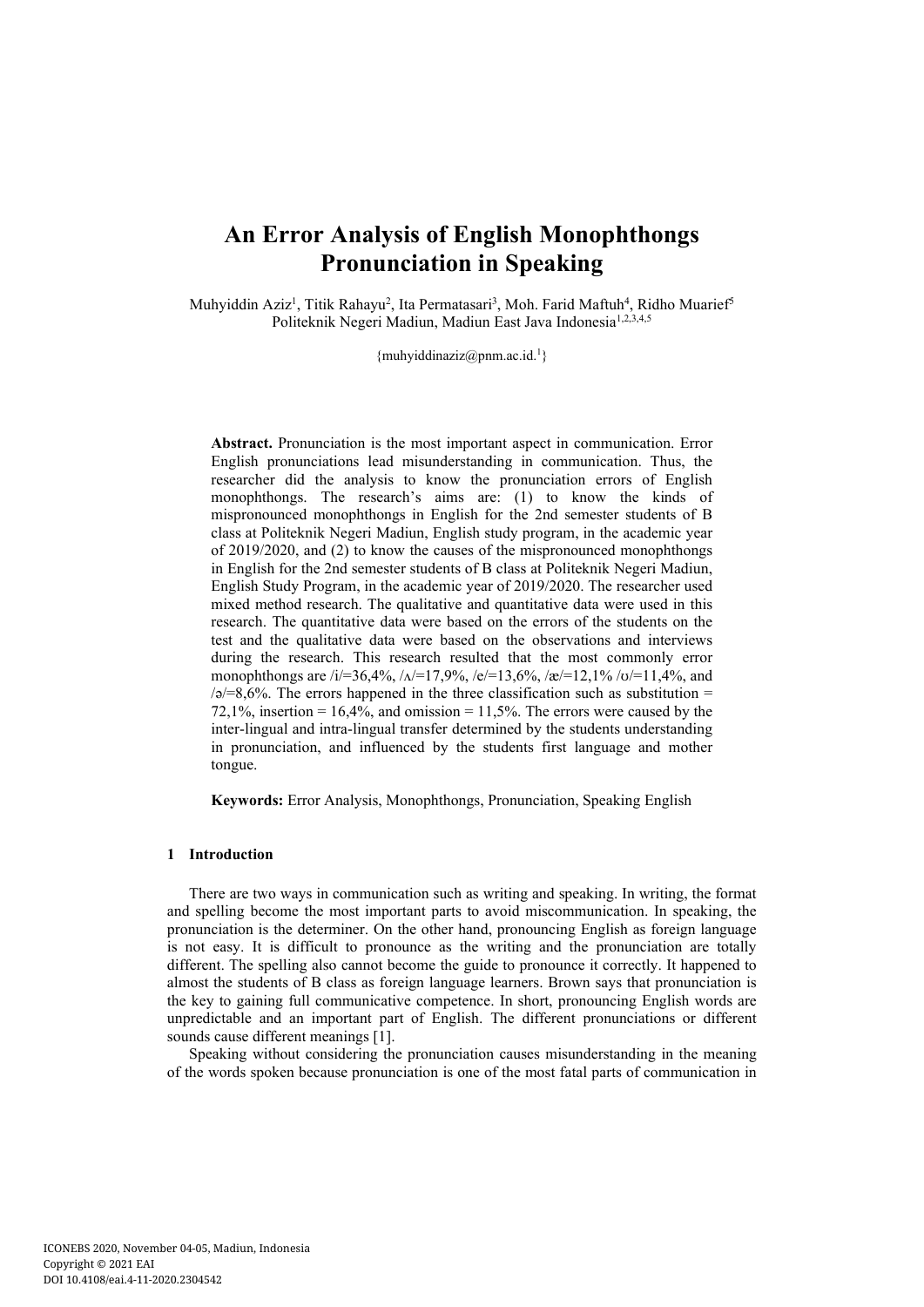English. The mispronounced words determine the meaning. Harmer states that for all people, being made aware of pronunciation issues will be of immense benefit not only to their own pronunciation but also their understanding of spoken English [2]. Celce-Mursia and Goodwin state that pronunciation is the crucial parts to minimize misunderstanding in communication. It is considered as the requirement of speaking and listening skill development. Therefore, English communication requires some indicators such as knowing the meaning, understanding the used of the structure, and being able to use the phonetic transcription to pronounce English words in communication in order to communicate correctly and fluently with others [3][4].

Pronunciation is one of the important parts in English communication as it determines the change of the words meaning. Thus, It is completed by many important parts in English such as vowels, consonant, and phonetic transcription. Vowels are classified into three kinds namely pure vowels (monophthongs), diphthongs and triphthongs. There are twelve monophthongs in English such as  $(i:/\sqrt{11}, ie', \frac{e}{\sqrt{a}}, \frac{a}{\sqrt{a}}, \frac{b}{\sqrt{a}}, \frac{b}{\sqrt{a}}, \frac{b}{\sqrt{a}}, \frac{b}{\sqrt{a}}, \frac{c}{\sqrt{a}}, \frac{d}{\sqrt{a}}, \frac{d}{\sqrt{a}}, \frac{d}{\sqrt{a}})$  [5][6].

Furthermore, English pronunciation is different from Indonesian. English is always pronounced based on the phonetic transcription. It is not pronounced based on the writing or text itself. On the contrary, Indonesian is pronounced based on its writing or text. Besides, the accent of the two languages is different. Many English students especially at English study program of Politeknik Negeri Madiun. It happened on the 2<sup>nd</sup> semester of B Class. They often make mistakes in pronunciation during the speaking class. They make mistakes on pronouncing the English words as they seldom check their vocabularies to the phonetic transcription in the dictionary. They also often make the errors on the length or short of vowels especially on monophthongs or pure vowels. They seem often being influenced by the Indonesian accent when they speak English. Besides, some students often did errors on substitution, insertion, and omission when they describe the tourism object during the test. For instance: Some students pronounce the word invite /invait/ become /infit/. It is classified as substitution error. The other students pronounce the word studied /stAdid/ become /stAdiəd/. It is classified as insertion. The rest students pronounce the word develop /də'veləp/ become /div'lop/. It is classified as omission. In English Speaking or communication the relation of spelling and pronunciation is very complicated as the spelling and the pronunciation are not the same so that it is helped by the phonetic transcription [7]–[9].

Derived from the background of the research, the specific research questions are as follows:

- a) What kinds of monophthongs in English are mispronounced by the  $2<sup>nd</sup>$  semester of English study program students (B class) in the academic year of 2019/2020?
- b) What are the causes of the mispronounced monophthongs in English for the  $2<sup>nd</sup>$  semester of English study program (B class) in the academic year of 2019/2020?

# **2 Review of Literature**

Yates and Zielinski state that pronunciation refers to how we produce the sounds that we use to make meaning when we speak. It includes the particular consonants and vowels of a language (segments), aspects of speech beyond the level of the individual segments, such as stress, timing, rhythm, intonation, phrasing, (supra-segmental aspects), and how the voice is projected (voice quality) [10], [11].

Monophthongs are pure vowels that do not need to change the speech organ position through the vowels articulation duration. Pure vowels are formed by the movement of the tongue position in the mouth as it is classified into a single perceived auditory quality. The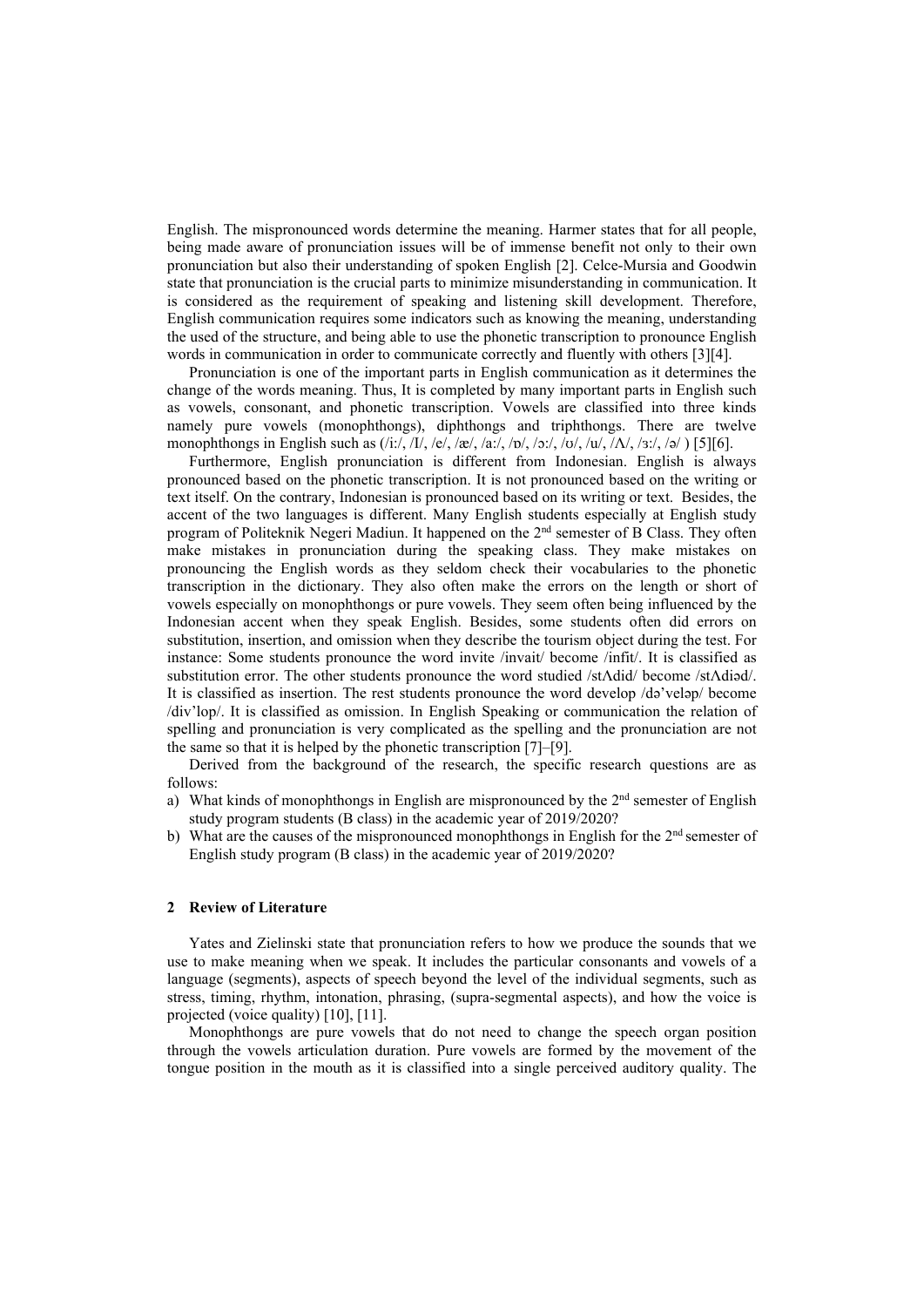pure vowels are divided into 12 pure vowels consisting five long in duration and seven short in duration. Moreover, they are also divided into three classifications such as 4 front vowels, 3 central vowels, and 5 back vowels. These are the description of twelve pure vowels as follows [12][13]:

- a) /i:/, it is classified as high front close vowel. It is long in duration of pronunciation.
- b) / $1/$ , it is classified as mid-high front half close vowel. It is short in duration of pronunciation.
- c) /e/, it is classified as mid front half close vowel. It is short in duration of pronunciation.
- d) /æ/, it is classified as mid-low front half open vowel. It is short in duration of pronunciation.
- e) /ɜ:/, it is classified as mid-high central half close vowel. It is long in duration of pronunciation.
- f)  $/$ ə $/$ , it is classified as mid central half open vowel. It is short in duration of pronunciation.
- g)  $/\lambda$ , it is classified as mid-low central half open vowel. It is short in duration of pronunciation.
- h) /u:/, it is classified as high back close vowel. It is long in duration of pronunciation.
- i) /ʊ/, it is classified as mid-high back half close vowel. It is short in duration of pronunciation.
- j) /ɔ:/, it is classified as mid-low back half open vowel. It is long in duration of pronunciation.
- k)  $\overline{p}$ , it is classified as mid-low back half open vowel. It is short in duration of pronunciation.
- l)  $\alpha$ :/, it is classified as low back open vowel. It is long in duration of pronunciation.

In addition, the description and classification of English vowels or monophthongs are explained in detail through the vowels matrix published by http://englishspeaklikenative.com/resources/vowels-matrix/.

|            |             |                 |     |               |     | Table 1. Vowels Matrix |                             |     |              |                             |           |
|------------|-------------|-----------------|-----|---------------|-----|------------------------|-----------------------------|-----|--------------|-----------------------------|-----------|
| <b>IPA</b> |             | <b>POSITION</b> |     | <b>LENGTH</b> |     |                        | <b>TENSE</b><br><b>NESS</b> |     |              | <b>ROUND</b><br><b>NESS</b> |           |
|            | <b>Back</b> | Front           | Mid | High          | Low | <b>Short</b>           | Long                        | Lax | <b>Tense</b> | Rounded                     | unrounded |
| $/$ i:/    |             | V               |     | ✓             |     |                        | ✓                           |     | ✓            |                             | ✔         |
| /i/        |             | ✓               |     |               |     | ✔                      |                             | ✔   |              |                             |           |
| $/$ u:/    | ✓           |                 |     |               |     |                        | ✔                           |     |              |                             |           |
| U          | ✓           |                 |     |               |     | ✔                      |                             | ✔   |              |                             |           |
| $\alpha$   |             | V               |     |               | ✓   | ✔                      | ✓                           | ✔   |              |                             |           |
| /e/        |             | V               |     |               |     | ✔                      |                             | ✔   |              |                             |           |
| $/a$ :/    | ✔           |                 |     |               |     |                        | ✓                           |     |              |                             |           |
| /N         |             |                 |     |               |     | ✔                      |                             | ✔   |              |                             |           |
| /3:        | ✓           |                 |     |               |     |                        | ✓                           | ✔   |              |                             |           |
| $/$ ə $/$  |             |                 | ✔   |               |     |                        |                             |     |              |                             |           |
| /b/        |             |                 | ✔   |               |     |                        |                             |     |              |                             |           |
| $/$ o:/    | v           |                 |     |               |     |                        | v                           |     |              |                             |           |

http://englishspeaklikenative.com/resources/vowels-matrix/

# **3 Research Methods**

There are two kinds of research method used by the researcher. They are qualitative and quantitative research method. The qualitative research method is formed by using interviews,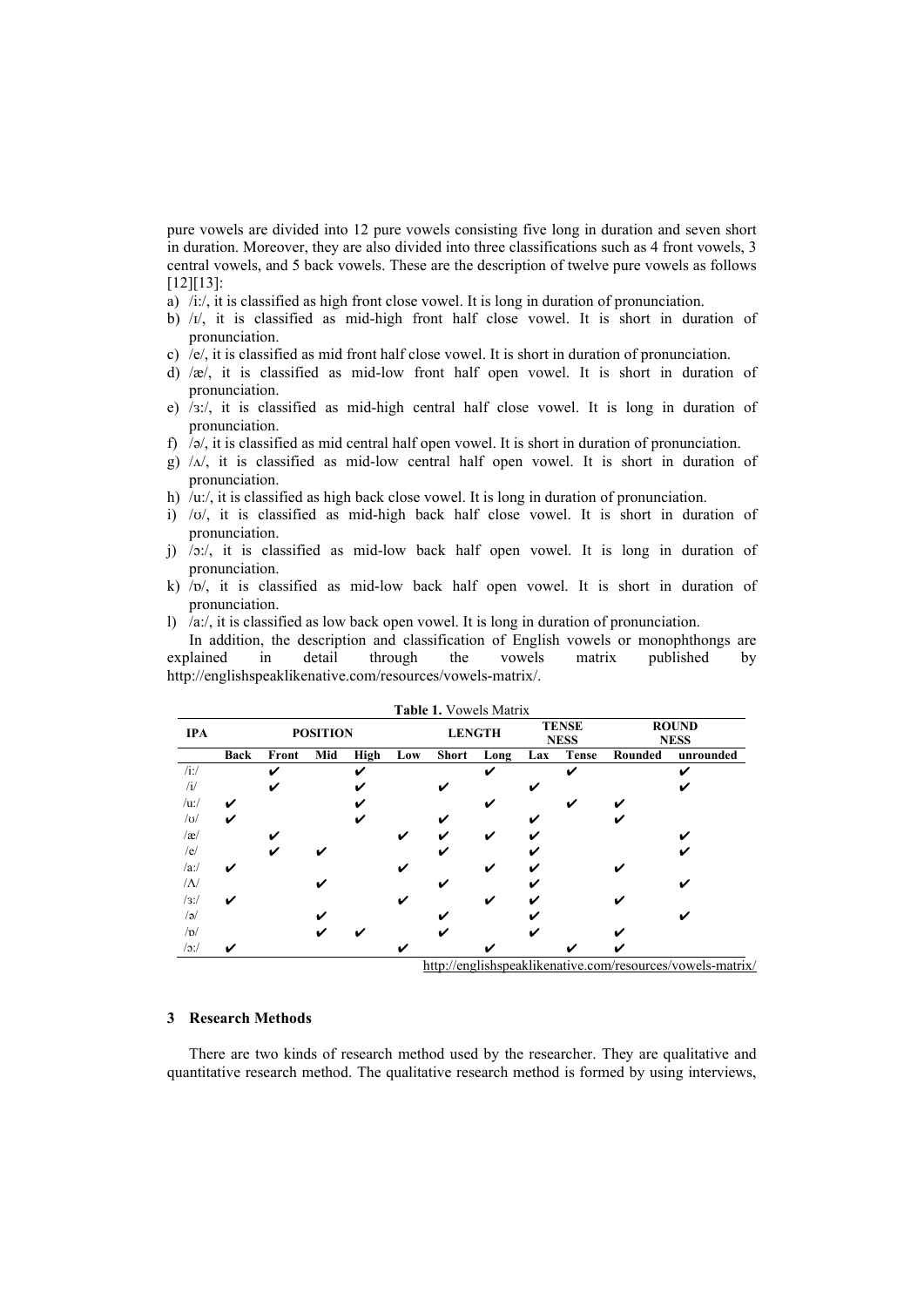words, and opened-end question. While quantitative is basically framed in term of using numbers and closed-end question [14].

Beside two basic research methods, Creswell also proposed another research approach, mixed methods research. It is a combination of two approach methods that is used to collect the qualitative and quantitative data and integrate them to get the comprehensive philosophical assumptions and theoretical frameworks. This combination provides more complete understanding.

The qualitative and quantitative data were used in this research. The students' errors pronouncing English monophthongs are classified into the quantitative data. The data were students' errors during the examination or test. states that documentation method is technique to find data about something and all variables that are classified into notes, transcript, books, photograph, video, voice recorder, epigraphy, notes of meeting, agendas etc. This first method focused on quantitative phase through spoken test by the following technique:

- a) The Participants were given the spoken test.
- b) The participants read aloud the text.
- c) The researcher recorded participant's voice by using phone when he/she read the test.
- d) Then, the researcher listened to the recorded pronunciation several times and transcribed them by using the phonetic symbol from the transcription.

Meanwhile there are some techniques were used to collect the qualitative data such as observations and interviews. This second method focused on qualitative phase through interview by using the following techniques:

- a) The researcher asked the participants orally by structured interview questions after they finished conducted the spoken test, without turning off the recorder.
- b) The researcher collected the recorded.
- c) The researcher listened to the recorded.
- d) The researcher transcribed the recorded into a written form.

After collecting the data, the next step were classifying the data and analysing the data. In analysing the data, the following techniques were conducted:

- a) The researcher analysed the pronunciation of the students during the test.
- b) The researcher made category the students' pronunciation based on the right and wrong pronunciation.
- c) The researcher made percentage the students' pronunciation.
- d) The researcher found the dominant error of the students' pronunciation produced by the students and the reason why they dominantly made their error.
- e) The researcher wrote the conclusions and suggestions based on the data analysis.
- f) The researcher employed the percentage descriptive analysis to count all errors by using a simple formula.

Then, the researcher analysed qualitative data with result of interviews. The qualitative data analysis can be classified into four such as coding the data, reducing the data, displaying the data, and drawing conclusion or interpretation.

## **4 Research Results**

Pronunciation is one of the obligation lecture in english department as it gives large constribution to show that the students of English department have good quality in English. Everyone can directly know the students' skill at first based on what they speak and what they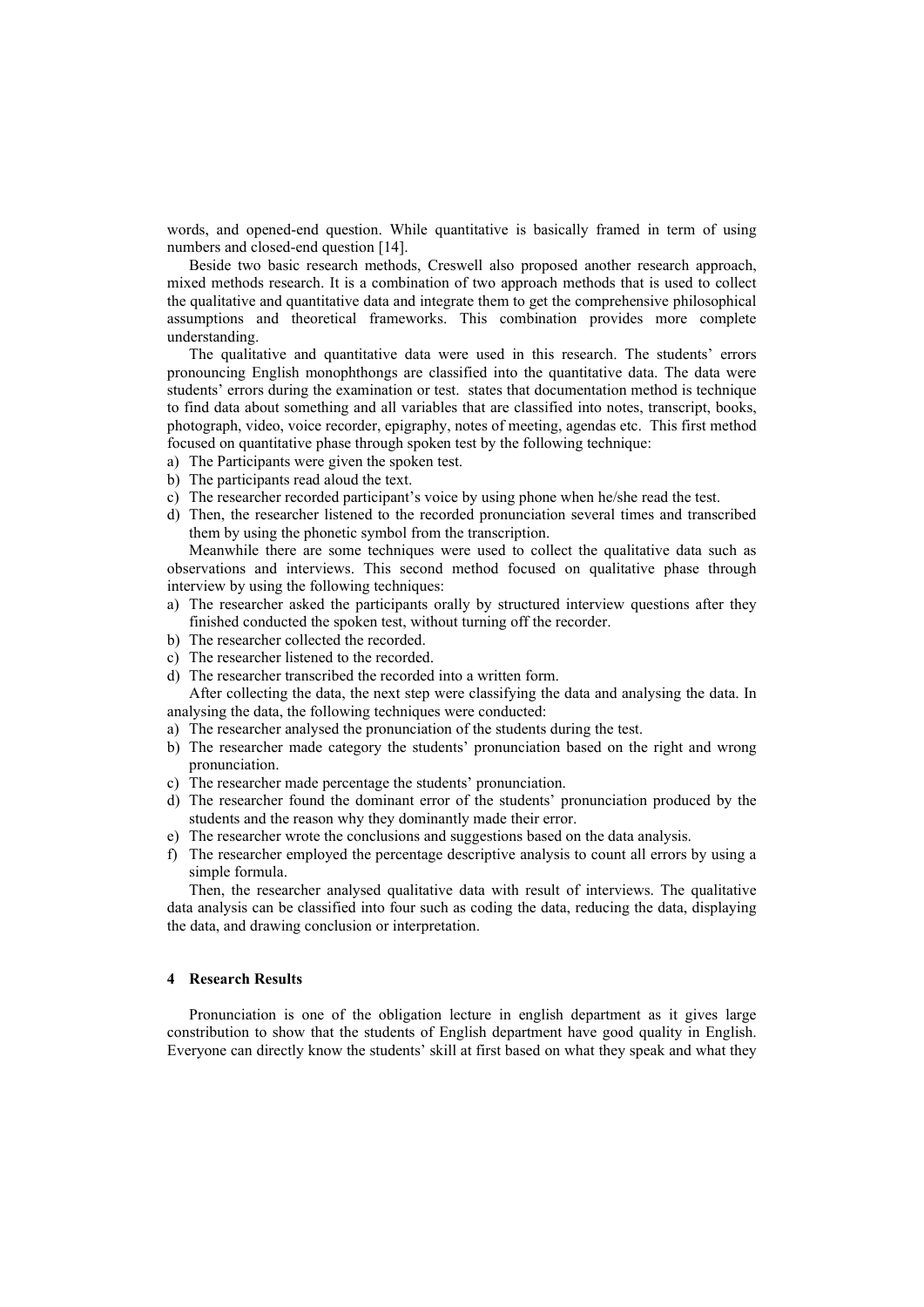hear. Both of them are caused by the students' good understanding in theory and practise of pronunciotion.

In fact, many students of the second semester, B class, at English Department got difficulty to implement the theories that they got on the lecture. It is proved when they were examined by asking them to read the description of tourism places. As a result, they made mistake on pronouncing words.

Furthermore, the second semester students of B class got difficulty to pronouce some vowels on the classification of monophthongs with the classification of percentage as follows  $(i=36,4\%, \lambda=17,9\%, \lambda=13,6\%, \lambda=12,1\% \text{ to}=11,4\%, \text{ and } \lambda=8,6\%.$  They also got difficulty to differenciate the pronunciation of e and æ. The rest got problem on differenciationg the short and long vowels such as ʊ, u:.

|    | <b>Table 2.</b> Monophthong /i/ |                  |                    |            |  |  |
|----|---------------------------------|------------------|--------------------|------------|--|--|
| No | Words                           | <b>Errors</b>    | <b>Correct Use</b> | Occurrence |  |  |
|    | Semester                        | /smestər/        | $\sin(1)$          | 10 times   |  |  |
|    |                                 | /səmestər/       |                    | 7 times    |  |  |
|    | Department                      | /dəpArtmən/      | /dip/\tman/        | 5 times    |  |  |
|    | ticket                          | /tikæt/          | /tikit/            | 7 times    |  |  |
| 4  | Mountain                        | $/$ 'maunten $/$ | /'mauntin/         | 5 times    |  |  |
|    |                                 | $\gamma$ mauntn/ |                    | 6 times    |  |  |
|    |                                 | /'mauntain/      |                    | 3 times    |  |  |
|    | Studied                         | /stAdid/         | /stAdiad/          | 8 times    |  |  |

|                             | <b>Table 3.</b> Monophthong $/\Lambda$ |               |                    |                   |  |  |  |
|-----------------------------|----------------------------------------|---------------|--------------------|-------------------|--|--|--|
| No                          | Words                                  | <b>Errors</b> | <b>Correct Use</b> | <b>Occurrence</b> |  |  |  |
|                             | Study                                  | /stədi/       | /st $\Lambda$ di/  | 5 times           |  |  |  |
| $\mathcal{D}_{\mathcal{L}}$ | laugh                                  | /ləf/         | /1 A f/            | 10 times          |  |  |  |
|                             |                                        | $\sqrt{2}$    |                    | 3 times           |  |  |  |
|                             | Luck                                   | $/$ læk $/$   | /1 A k /           | 7 times           |  |  |  |

|    | <b>Table 4.</b> Monophthong /e/ |                  |                    |            |  |  |  |
|----|---------------------------------|------------------|--------------------|------------|--|--|--|
| No | Words                           | <b>Errors</b>    | <b>Correct Use</b> | Occurrence |  |  |  |
|    | bread                           | /brid/           | /bred/             | 4 times    |  |  |  |
|    |                                 | /bræd/           |                    | 10 times   |  |  |  |
|    | Airport                         | $/ai(r)$ pot $/$ | $/e(r)p$ ot        | 5 times    |  |  |  |

| Table 5. Monophthong /æ/ |            |                          |                                      |         |  |  |
|--------------------------|------------|--------------------------|--------------------------------------|---------|--|--|
| No                       | Words      |                          | <b>Errors</b> Correct Use Occurrence |         |  |  |
|                          | Lamp       | $\lambda$ ləmp $\lambda$ | $/$ læmp $/$                         | 5 times |  |  |
| 2                        | <b>Bad</b> | $/$ hed $/$              | $/$ hæd $/$                          | 8 times |  |  |
| 3                        | Lack.      | $/1\Lambda k/$           | $/$ læk $/$                          | 4 times |  |  |

|    | <b>Table 6.</b> Monophthong $\alpha$ |                       |                       |            |  |  |  |
|----|--------------------------------------|-----------------------|-----------------------|------------|--|--|--|
| No | Words                                | Errors                | Correct Use           | Occurrence |  |  |  |
|    | put                                  | $\gamma$ pət $\gamma$ | $\prime$ pot $\prime$ | 3 times    |  |  |  |
|    |                                      | $/$ po:t $/$          |                       | 5 times    |  |  |  |
|    | would                                | /wad/                 | /wod/                 | 1 times    |  |  |  |
|    |                                      | /wo:d/                |                       | 5 times    |  |  |  |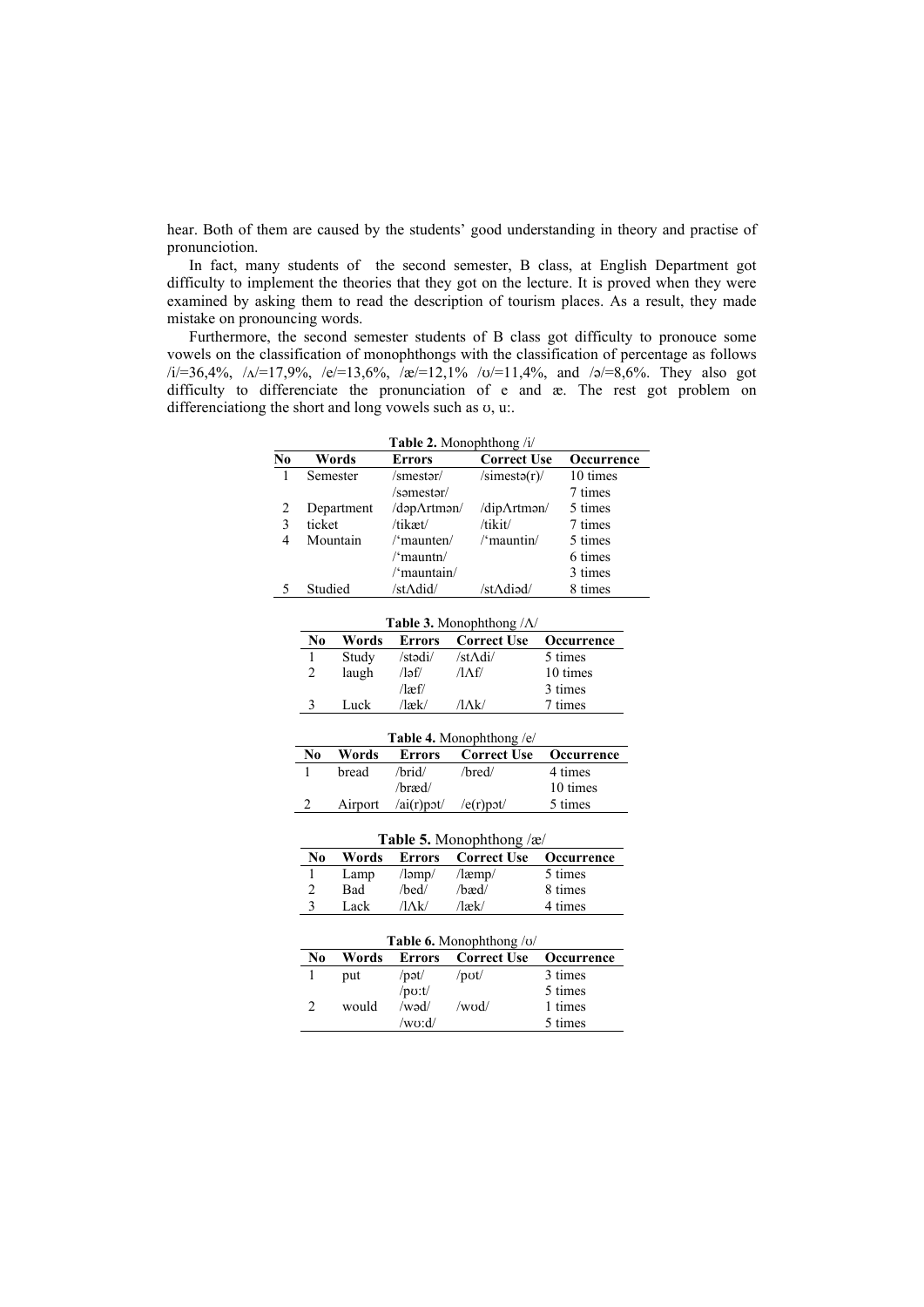|              | <b>Lable</b> <i>l</i> . Monophinong <i>j</i> <sup>2</sup> |                    |                                      |         |  |  |  |
|--------------|-----------------------------------------------------------|--------------------|--------------------------------------|---------|--|--|--|
| No           | Words                                                     |                    | <b>Errors</b> Correct Use Occurrence |         |  |  |  |
| $\mathbf{1}$ |                                                           | Distance /distæns/ | /distəns/                            | 5 times |  |  |  |
|              |                                                           | /distens/          |                                      | 3 times |  |  |  |
|              | Ocean                                                     | /oshen/            | /oshan/                              | 2 times |  |  |  |

3 Picture /pikt $\int e(r)$ /pikt $\int e(r)$ /2 times

**Table 7.** Monophthong /ə/

The second semester students of B class made some pronunciation errors that can be classified into three kinds by the researcher after being analyzed and distinguished. It happened during the examination when they described the tourism objects. The errors happened on monophthongs 140 occurrences with the three kinds of pronunciation errors classification such as substitution, insertion, and omission.

| <b>Table 8.</b> The Percentage of Error |                                      |     |         |  |  |  |
|-----------------------------------------|--------------------------------------|-----|---------|--|--|--|
| No                                      | Kinds Of Error Occurrence Percentage |     |         |  |  |  |
|                                         | Substitution                         | 101 | 72,1%   |  |  |  |
| $\mathfrak{D}$                          | Insertion                            | 23  | 16.4%   |  |  |  |
| 3                                       | Omission                             | 16  | 11,5 %  |  |  |  |
|                                         | Total                                | 140 | $100\%$ |  |  |  |

The causation of mispronounced words or error pronunciation can be classified into two categories such as inter-lingual and intra-lingual transfer. These two causation categories were found during teaching and testing the students' pronunciation during this research. It was also found the information from the students on the session of observation and interview during the class session. They said that English was difficult to pronounce and understanding one pronunciation cannot become the other words' characteristics of pronouncing them [15].

Inter-lingual transfer is a significant source for language learners. This research found that inter-lingual transfer contributed one of the causation of pronunciation errors occurred at the different level. The students made errors because they were still influenced by their first language and mother tongue as Indonesia has one first language but many mother tongues based on the regions they live. Then the causation of errors was followed by intra-lingual transfer. It was caused by the influence of one target language item upon another. The students said that learning English makes them confused. When they have understood about the spelling rule, but not all the words follow the spelling rule. They still do not understand about what they have learned. In short, every English word has its own phonetic transcription to read [16][12].

#### **5 Conclusion**

After conducting the research, the researcher can conclude that Indonesian students specifically the  $2<sup>nd</sup>$  semester students of English Study Program (B class) are classified into foreign language learners. So that it is reasonable to be classified as the potential persons to make errors whether in spoken or written language especially in pronunciation. In this research the 2nd semester students of English Study Program produced many mistakes in pronouncing English monophthongs during the tests of the research in speaking class. The students made the errors of monophthongs such as  $/i=36,4\%$ ,  $/\sqrt{1}-17,9\%$ ,  $/e=13,6\%$ ,  $\alpha$ /æ/=12,1% /o/=11,4%, and /ə/=8,6% with the total occurrences 140 times. They had different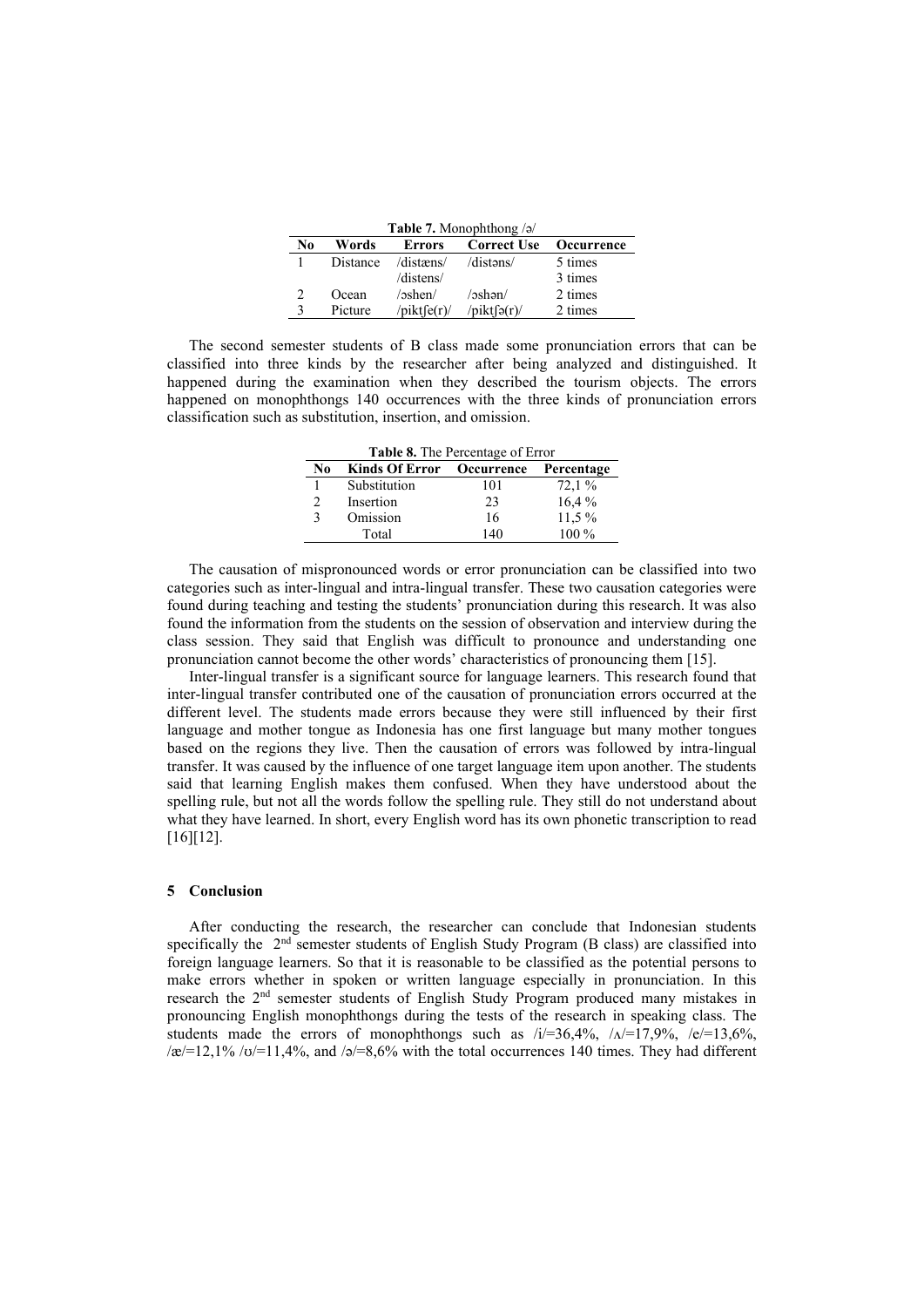percentages on the kinds of error classification such as substitution 72,1 % , insertion 16,4%, and omission 11,5%.

Some factors contributed to the student's errors in pronouncing English monophthongs. The research observation and interviews showed that in Indonesia English is addressed to foreign language as the first one is mother tongue and the second one is Indonesian. They also have limited time to practice English pronunciation as their environment does not support it. They also got difficulty to match the two differences of sound system between Indonesian and English or even with the mother tongue in which in Indonesia, every region has their own mother tongue with the different words and dialect.

Furthermore, there are also some reasons as the causation of pronunciation errors, that is, inter-lingual and intra-lingual transfer. These two causations happened because of the different factors of the students. The first factor is caused by the influence of the first language or even the mother tongue as it is called inter-lingual transfer. The second factor is caused by the students fault or partial learning of target language and it is called intra-lingual transfer [3][11]. **Table 9.** Appendix A

|                                   | <b>Table 9.</b> Appellula A |            |  |  |  |
|-----------------------------------|-----------------------------|------------|--|--|--|
| The percentage of the occurrences |                             |            |  |  |  |
| <b>Monophthongs</b>               | Occurance                   | Percentage |  |  |  |
| /i/                               | 51                          | 36,4%      |  |  |  |
| $/i$ :/                           | 0                           | $0\%$      |  |  |  |
| /e/                               | 19                          | 13,6%      |  |  |  |
| $\alpha$                          | 17                          | 12,1%      |  |  |  |
| $\alpha$ :/                       | 0                           | $0\%$      |  |  |  |
| $\sqrt{D}$                        | 0                           | $0\%$      |  |  |  |
| $\sqrt{2}$ :                      | 0                           | $0\%$      |  |  |  |
| $\sqrt{U}$                        | 16                          | 11,4%      |  |  |  |
| /uv/                              | 0                           | $0\%$      |  |  |  |
| $\Lambda$                         | 25                          | 17,9%      |  |  |  |
| /3:                               | 0                           | $0\%$      |  |  |  |
| a                                 | 12                          | 8,6%       |  |  |  |
| Total                             | 140                         | 100%       |  |  |  |

| Table 10. Appendix B       |                               |                  |          |  |
|----------------------------|-------------------------------|------------------|----------|--|
|                            | The Percentage of error kinds |                  |          |  |
| Monophthongs               | <b>Substitution</b>           | <b>Insertion</b> | Omission |  |
| $\mathbf{u}$               | 24                            | 11               | 16       |  |
| $\overline{\mathbf{a}}$ :/ |                               |                  |          |  |
| /e/                        | 19                            |                  |          |  |
| $\alpha$                   | 17                            |                  |          |  |
| $/a$ :/                    |                               |                  |          |  |
| /b/                        |                               |                  |          |  |
| /                          |                               |                  |          |  |
| U                          |                               | 12               |          |  |
| $/u$ :/                    |                               |                  |          |  |
| /N                         | 25                            |                  |          |  |
| /3:                        |                               |                  |          |  |
| $\sqrt{a}$                 | 12                            |                  |          |  |
| Total                      | 101                           | 23               | 16       |  |
| Percentage                 | 72,1%                         | 16,4%            | 11,5%    |  |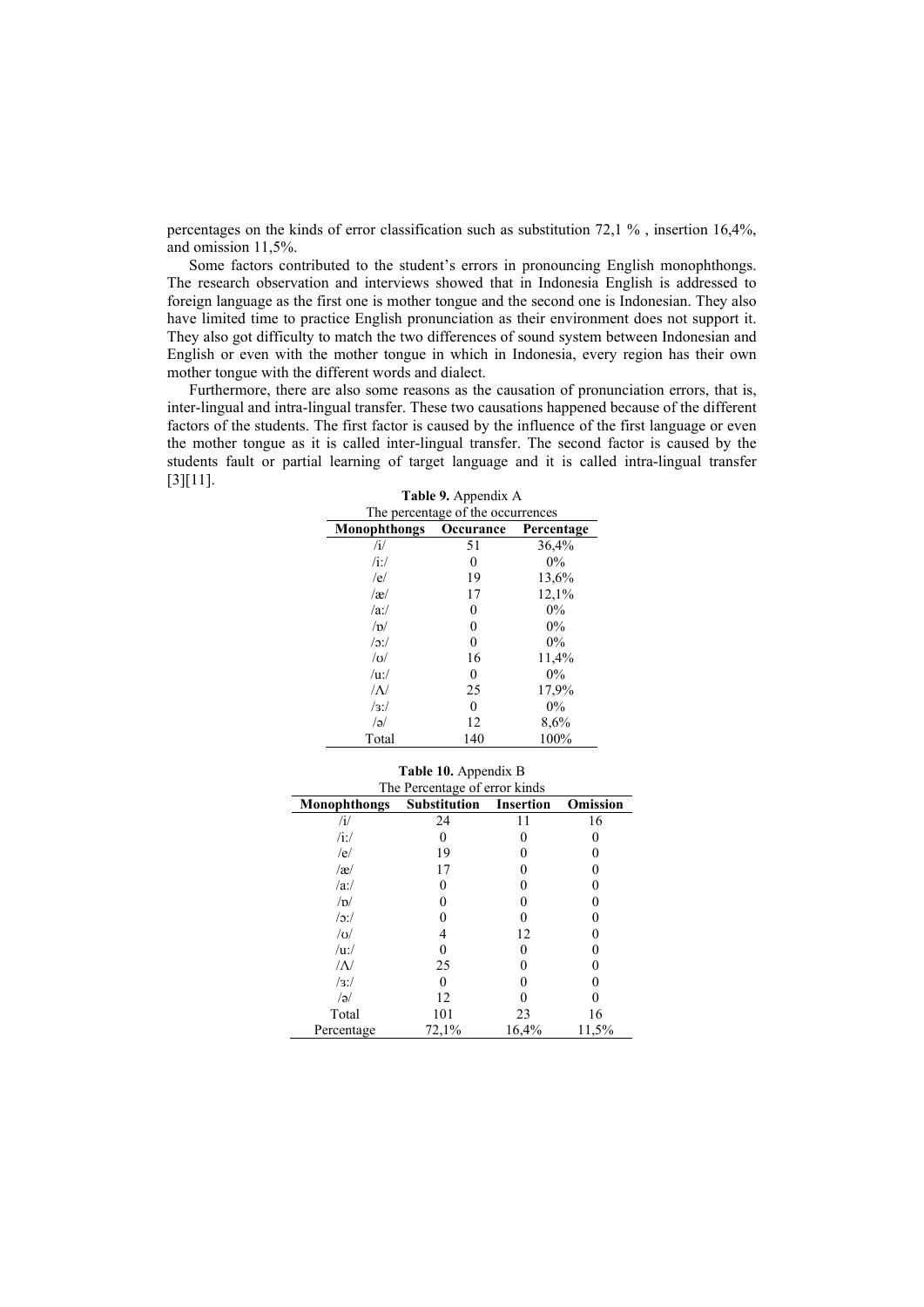#### **Acknowledgements**

The researcher would like to thank the Director of Politeknik Negeri Madiun, vice directors, and the head of research unit of Politeknik Negeri Madiun that has supported and founded this research through DIPA Politeknik Negeri Madiun of the year 2020. The researcher also thanks to all lecturers as the team of research and the students that has helped and become the object of the research. The researcher thanks to Politeknik Negeri Madiun for the facilities given during the research. Lastly, the researcher thanks to my wife, Nita, and my children, Jauza & Afa, who always support to finish the research and this article during the covid-19 pandemi.

# **References**

- [1] H.Douglas Brown, "[H.\_Douglas\_Brown]\_Teaching\_by\_Principles,\_Second\_(BookFi.org).pdf," *Teaching by Principles An Interactive Approach to Language Pedagogy*. p. 491, 2000.
- [2] J. Harmer, "Chapter 6 (10).pdf." p. 138.
- [3] M. Chang and J. S. Goswami, *"Factors Affecting the Implementation of Communicative Language Teaching in Taiwanese College English Classes," English Lang. Teach.*, vol. 4, no. 2, p. 3, 2011.
- [4] S. Muawanah, *"an Analysis of Pronunciation Errors of the Fourth Semester Students of Iain Surakarta in Drama Performance Entitled ' Nights Are Longer in Samarkand ' in Academic Year 2014 / 2015 Islamic Education and Teacher Training Faculty," 2017.*
- مطالعه شناخت وضعيت موجود مسئوليت اجتماعي No Title ", ا ف فراملکی and بط بش بيامچلو ,خ .ابيلبی . [5] دانشگاه مبتنی بر الگوی والايس بر اساس ديدگاه اعضای هيئت علمی )مورد:ِ⊄اشگاه تهران ",(□□□ *11111 11111 111 111111 1111 11111 111111 1111 1111* 1396, 1395 **11111111111**.
- [6] A. S. Alghonaim, *"Impact of Watching Cartoons on Pronunciation of a Child in an EFL Setting: A Comparative Study with Problematic Sounds of EFL Learners," Arab World English J.*, vol. 11, no. 1, pp. 52–68, 2020.
- [7] R. Head, D. Mother, T. Affect, T. H. E. English, B. Pramjit, and S. Dhillon, *"Running Head: DOES MOTHER TONGUE AFFECT THE ENGLISH PRONUNCIATION? 4 ICLEHI 2016-041 Bobby Pramjit Singh Dhillon,"* pp. 121–132, 2016.
- [8] "Teaching pronunciation effectively." .
- [9] Y. B. Ahmad, *"Teaching English Pronunciation of Suprasegmental Features on Students of English Education," SHS Web Conf.*, vol. 42, p. 00048, 2018.
- [10] L. Yates, *"Learning how to speak: Pronunciation, pragmatics and practicalities in the classroom and beyond," Lang. Teach.*, vol. 50, no. 2, pp. 227–246, 2017.
- [11] E. M. Clore-patron, "" Teaching Word Stress: A Curricular Resource For Adult *English Language Learners At The High Beginner / Low Intermediate Levels "," 2018.*
- [12] N. F. Andhini, 済無*No Title No Title*, vol. 53, no. 9. 2017.
- [13] J. Padgett, *"Glides , Vowels , and Features,"* no. 1, pp. 1–22, 1996.
- [14] J. W. Creswell and V. L. P. Clark, *"Designing and Conducting Mixed Methods Research," Aust. N. Z. J. Public Health*, vol. 31, no. 4, pp. 388–388, 2007.
- [15] L. N. Kartyastuti, *"an Error Analysis in Pronunciation of English Vowels,"* 2017.
- [16] A. H. A. Anni Holila Pulungan, *"Pronunciation Errors in Speaking Performance of*